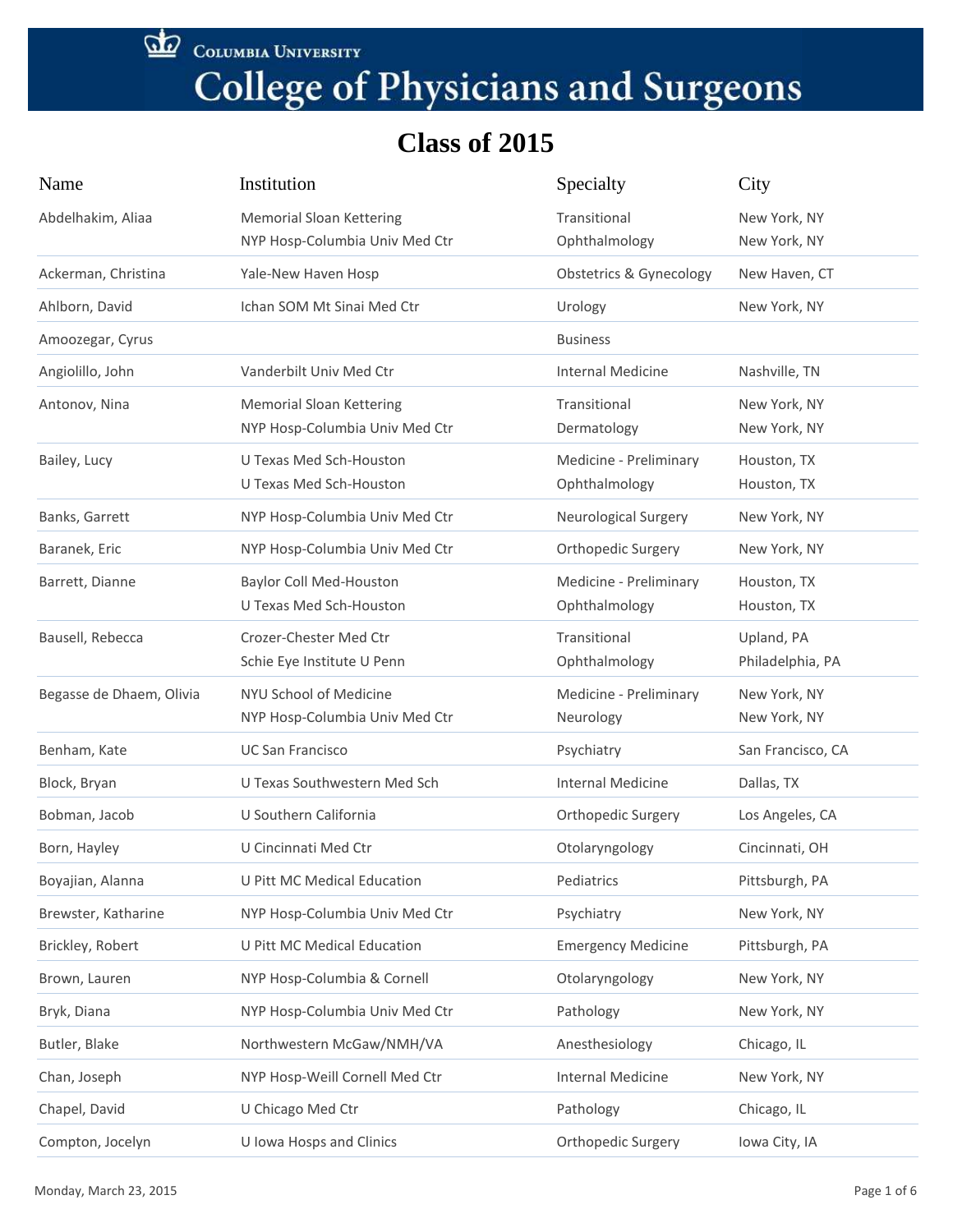| Name                 | Institution                      | Specialty                          | City              |
|----------------------|----------------------------------|------------------------------------|-------------------|
| Cooper, Timothy      | NYU School of Medicine           | Psychiatry                         | New York, NY      |
| Coromilas, Alexandra | Massachusetts Gen Hospital       | <b>Internal Medicine</b>           | Boston, MA        |
| Coromilas, Ellie     | NYP Hosp-Columbia Univ Med Ctr   | Internal Medicine                  | New York, NY      |
| Costandi, John       | NYP Hosp-Columbia Univ Med Ctr   | Oral and Maxillofacial Surg        | New York, NY      |
| Crockford, Seth      | Icahn SOM St Lukes-Roosevelt     | <b>Emergency Medicine</b>          | New York, NY      |
| Crump, Erica         | Naval Med Ctr-San Diego          | Orthopedic Surgery                 | San Diego, CA     |
| Cui, Rosa            | NYP Hosp-Columbia Univ Med Ctr   | <b>Obstetrics &amp; Gynecology</b> | New York, NY      |
| De Fazio, Adam       | U Minnesota Med Ctr              | Urology                            | Minneapolis, MN   |
| Dennis, Elizabeth    | NYP Hosp-Columbia Univ Med Ctr   | Orthopedic Surgery                 | New York, NY      |
| Devereaux, Kelly     | <b>Stanford Univ Progs</b>       | Pathology                          | Stanford, CA      |
| DeWolf, Susan        | NYP Hosp-Columbia Univ Med Ctr   | <b>Internal Medicine</b>           | New York, NY      |
| Douglas, Denzil      | NYP Hosp-Columbia Univ Med Ctr   | Internal Medicine                  | New York, NY      |
| Dubow, Byron         | U Oklahoma HSC                   | Urology                            | Oklahoma City, OK |
| Dubowski, Kathryn    | NYP Hosp-Columbia Univ Med Ctr   | Internal Medicine                  | New York, NY      |
| Durham, Jennah       | University of Toronto            | Orthopedic Surgery                 | Toronto, ON       |
| Edison, Nicole       | NYU School of Medicine           | <b>Obstetrics &amp; Gynecology</b> | New York, NY      |
| Edmondson, Emma      | Hosp of the Univ of Pennsylvania | Medicine - Pediatrics              | Philadelphia, PA  |
| Ehmke, Ross          | NYP Hosp-Columbia Univ Med Ctr   | Internal Medicine                  | New York, NY      |
| Eison, Daniel        | NYP Hosp-Columbia Univ Med Ctr   | Pediatrics                         | New York, NY      |
| El-Amamy, Heather    | Georgetown Univ Hosp             | Psychiatry                         | Washington, DC    |
| Emeruwa, Ezinne      | <b>Stanford Univ Progs</b>       | Pediatrics                         | Stanford, CA      |
| Emeruwa, Ukachi      | Brigham & Womens Hosp            | <b>Obstetrics &amp; Gynecology</b> | Boston, MA        |
| Foster, Christine    | <b>McMaster University</b>       | <b>Internal Medicine</b>           | Hamilton, ON      |
| Friend, Stephanie    | Massachusetts Gen Hospital       | Pediatrics                         | Boston, MA        |
| Gallagher, Benjamin  | NYP Hosp-Columbia Univ Med Ctr   | <b>Internal Medicine</b>           | New York, NY      |
| Garnett, Chelsea     | Children's Hosp-LA               | Pediatrics                         | Los Angeles, CA   |
| Ginestra, Jennifer   | Hosp of the Univ of Pennsylvania | <b>Internal Medicine</b>           | Philadelphia, PA  |
| Gitlin, Zachary      | Johns Hopkins Hosp               | Medicine - Pediatrics              | Baltimore, MD     |
| Gomez, Amanda        | Childrens Hosp Boston            | Pediatrics                         | Boston, MA        |
| Gregory, Alani       | Yale-New Haven Hosp              | <b>Internal Medicine</b>           | New Haven, CT     |
| Grigoriev, Galina    | NYP Hosp-Columbia Univ Med Ctr   | <b>Internal Medicine</b>           | New York, NY      |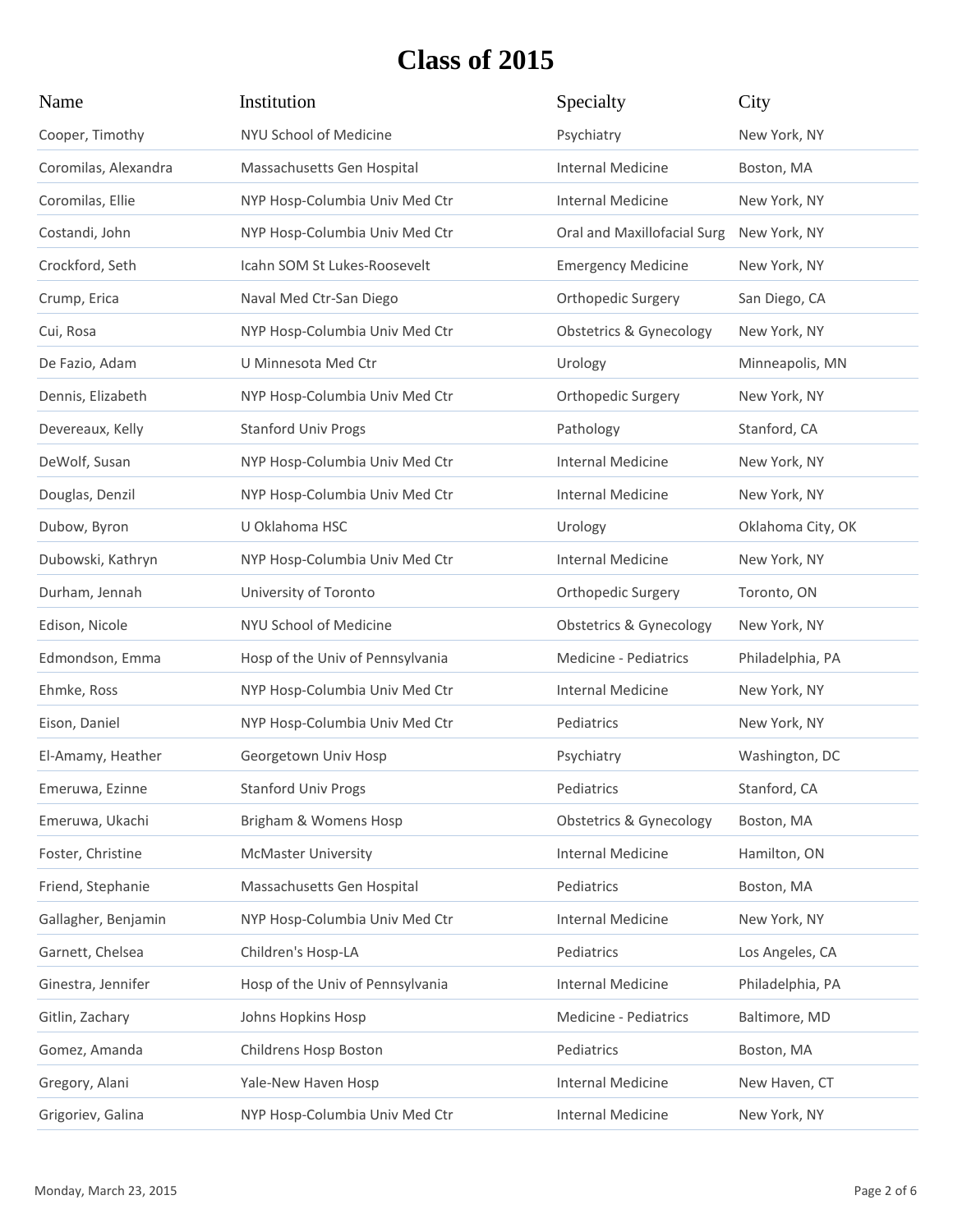| Name                | Institution                                               | Specialty                                           | City                          |
|---------------------|-----------------------------------------------------------|-----------------------------------------------------|-------------------------------|
| Haas, Christopher   | NYP Hosp-Columbia Univ Med Ctr                            | Urology                                             | New York, NY                  |
| Hannan, Mary        | Hosp of the Univ of Pennsylvania                          | <b>Internal Medicine</b>                            | Philadelphia, PA              |
| Harris, Mark        | Brigham & Womens Hosp                                     | Anesthesiology                                      | Boston, MA                    |
| He, Janice          | Massachusetts Gen Hospital                                | Orthopedic Surgery                                  | Boston, MA                    |
| Heller, Danielle    | Yale-New Haven Hosp                                       | Surgery - General                                   | New Haven, CT                 |
| Hills, Brittney     | Vanderbilt Univ Med Ctr                                   | Pediatrics                                          | Nashville, TN                 |
| Hitti, Frederick    | Hosp of the Univ of Pennsylvania                          | Neurological Surgery                                | Philadelphia, PA              |
| Ho, Stephen         |                                                           | Research                                            |                               |
| Hoda, Raza          | Massachusetts Gen Hospital                                | Pathology                                           | Boston, MA                    |
| Hu, Kevin           | U Maryland Med Ctr                                        | <b>Obstetrics &amp; Gynecology</b>                  | Baltimore, MD                 |
| Jacoby, Adam        | NYU School of Medicine                                    | <b>Plastic Surgery</b>                              | New York, NY                  |
| Jang, Eugene        | NYP Hosp-Columbia Univ Med Ctr                            | <b>Orthopedic Surgery</b>                           | New York, NY                  |
| Jiang, Lynn         | NYP Hosp-Columbia & Cornell                               | <b>Emergency Medicine</b>                           | New York, NY                  |
| Johnson, Sarah      | Mt Auburn Hospital<br>NYP Hosp-Columbia & Cornell         | Medicine - Preliminary<br>Physical Medicine & Rehab | Cambridge, MA<br>New York, NY |
| Jukaku, Sarah       | NYP Hosp-Weill Cornell Med Ctr                            | Psychiatry                                          | New York, NY                  |
| Kane, Alexander     | NYP Hosp-Columbia Univ Med Ctr                            | Psychiatry                                          | New York, NY                  |
| Karimkhani, Chante  | Univ Hosps Case Western Med Ctr                           | Medicine - Preliminary                              | Cleveland, OH                 |
| Kass, Alexandra     | NYP Hosp-Columbia Univ Med Ctr                            | Pediatrics                                          | New York, NY                  |
| Kellner, Michael    | U Connecticut Hlth Ctr                                    | <b>Emergency Medicine</b>                           | Farmington, CT                |
| Kelly, Kathleen     | U Texas Southwestern Med Sch                              | Otolaryngology                                      | Dallas, TX                    |
| Kelso, Catherine    | Wayne State University SOM                                | Otolaryngology                                      | Detroit, MI                   |
| Kindman, Jennifer   | NY Methodist Hospital                                     | <b>Emergency Medicine</b>                           | Brooklyn, NY                  |
| Knight, Darren      | Icahn SOM St Lukes-Roosevelt<br><b>UC Irvine Med Ctr</b>  | Medicine - Preliminary<br>Ophthalmology             | New York, NY<br>Irvine, CA    |
| Ko, Yen Chen        | NYP Hosp-Columbia Univ Med Ctr                            | Oral Pathology                                      | New York, NY                  |
| Koskey, Jesse       | NYU School of Medicine                                    | Psychiatry                                          | New York, NY                  |
| Kunkle, Timothy     | NYP Hosp-Columbia Univ Med Ctr                            | Oral and Maxillofacial Surg                         | New York, NY                  |
| Lauder, Jhenette    | Christiana Care                                           | <b>Obstetrics &amp; Gynecology</b>                  | Newark, DE                    |
| Lederhandler, Margo | <b>Memorial Sloan Kettering</b><br>NYU School of Medicine | Transitional<br>Dermatology                         | New York, NY<br>New York, NY  |
| Lee, Andrew         | Johns Hopkins Hosp                                        | Otolaryngology                                      | Baltimore, MD                 |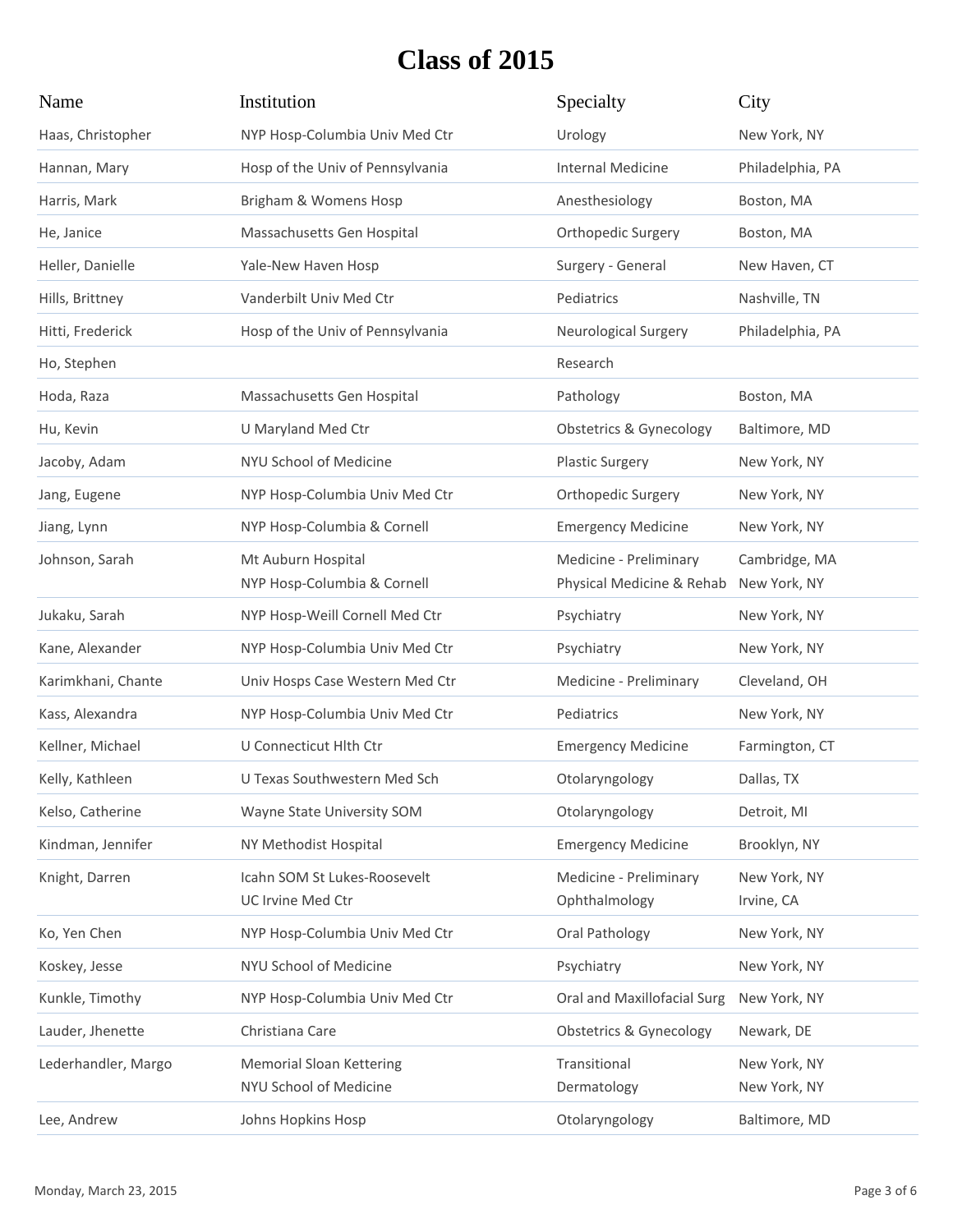| Name                 | Institution                                                        | Specialty                                | City                           |
|----------------------|--------------------------------------------------------------------|------------------------------------------|--------------------------------|
| Lee, Matthew         | U Michigan Hosps                                                   | Urology                                  | Ann Arbor, MI                  |
| Levy, Alison         | Lahey Clinic Med Ctr                                               | Urology                                  | Burlington, MA                 |
| Levy, Rebecca        | <b>Stanford Univ Progs</b>                                         | Pediatric Neurology                      | Stanford, CA                   |
| Lira, Jennifer       | Reading Hospital Med Ctr<br>Duke Univ Med Ctr                      | Transitional<br>Ophthalmology            | Reading, PA<br>Durham, NC      |
| Lowe, Dylan          |                                                                    | Residency Deferred                       |                                |
| Mallory, Julia       | Moses H Cone Mem Hosp<br>NYP Hosp-Columbia Univ Med Ctr            | Medicine - Preliminary<br>Ophthalmology  | Greensboro, NC<br>New York, NY |
| Marinacci, Lucas     | Massachusetts Gen Hospital                                         | <b>Internal Medicine</b>                 | Boston, MA                     |
| Martinez, Rebecca    | NYP Hosp-Columbia Univ Med Ctr                                     | Surgery - General                        | New York, NY                   |
| Marvel, James        | U Southern California                                              | <b>Emergency Medicine</b>                | Los Angeles, CA                |
| Mathern, Seth        | U Colorado SOM                                                     | <b>Family Medicine</b>                   | Aurora, CO                     |
| Mayer, Jonathan      | Johns Hopkins/Bayview<br>U Colorado SOM                            | Medicine - Preliminary<br>Dermatology    | Baltimore, MD<br>Aurora, CO    |
| Mendez, Jenniliz     | NYP Hosp-Columbia Univ Med Ctr                                     | Pediatrics                               | New York, NY                   |
| Meyer, Alexa         | Johns Hopkins Hosp                                                 | Urology                                  | Baltimore, MD                  |
| Muckey, Erin         | NYU School of Medicine                                             | <b>Emergency Medicine</b>                | New York, NY                   |
| Munabi, Naikhoba     | U Southern California                                              | <b>Plastic Surgery</b>                   | Los Angeles, CA                |
| Mundy, Lily          | Duke Univ Med Ctr                                                  | <b>Plastic Surgery</b>                   | Durham, NC                     |
| Nair, Abhinav        | NYP Hosp-Columbia Univ Med Ctr                                     | <b>Internal Medicine</b>                 | New York, NY                   |
| Nash, Katherine      | Childrens Hosp Boston                                              | Pediatrics                               | Boston, MA                     |
| Neira, Justin        | NYP Hosp-Columbia Univ Med Ctr                                     | <b>Neurological Surgery</b>              | New York, NY                   |
| Nguyen, Huy          | Icahn SOM St Lukes-Roosevelt<br>Mass Eye and Ear Infirmary/Harvard | Medicine - Preliminary<br>Ophthalmology  | New York, NY<br>Boston, MA     |
| Nimalendran, Rathika | U North Carolina Hospitals                                         | <b>Family Medicine</b>                   | Chapel Hill, NC                |
| Nordvig, Anna        | NYP Hosp-Columbia Univ Med Ctr                                     | Neurology                                | New York, NY                   |
| Nwosu, Ugochi        | <b>UC San Francisco</b>                                            | <b>Internal Medicine</b>                 | San Francisco, CA              |
| Otter, Jenna         | Temple Univ Hosp                                                   | <b>Emergency Medicine</b>                | Philadelphia, PA               |
| Palma, Alexandra     | <b>Maimonides Medical Center</b><br>Einstein/Montefiore Med Ctr    | Medicine - Preliminary<br>Anesthesiology | Brooklyn, NY<br>Bronx, NY      |
| Palmeri, Nicholas    | NYP Hosp-Columbia Univ Med Ctr                                     | <b>Internal Medicine</b>                 | New York, NY                   |
| Peck, Ellen          | NYU School of Medicine                                             | Pediatrics                               | New York, NY                   |
| Peleg, Yonatan       | NYP Hosp-Columbia Univ Med Ctr                                     | <b>Internal Medicine</b>                 | New York, NY                   |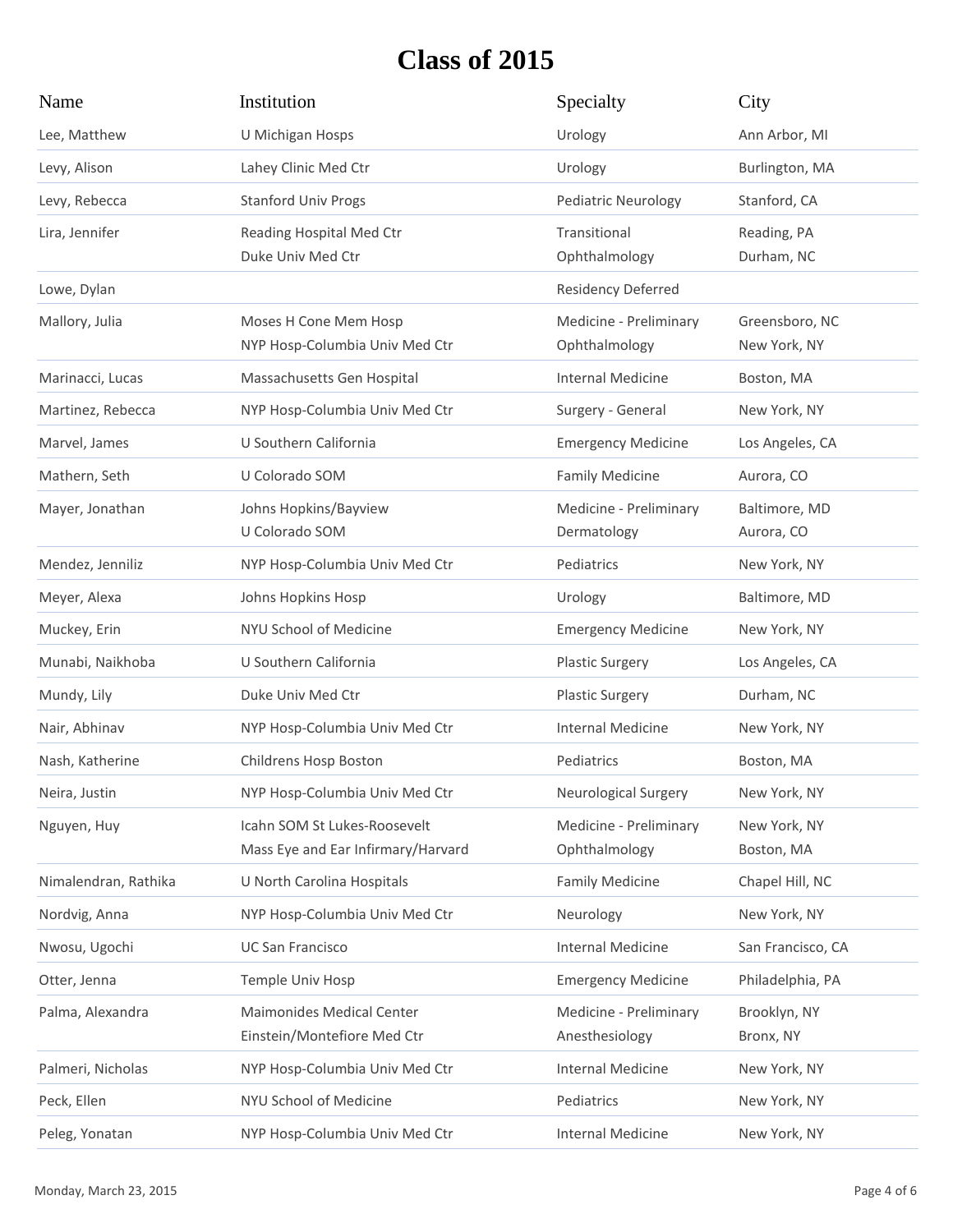| Name                 | Institution                                                   | Specialty                                           | City                             |
|----------------------|---------------------------------------------------------------|-----------------------------------------------------|----------------------------------|
| Pena, Joseph         | NYP Hosp-Columbia Univ Med Ctr                                | Anesthesiology                                      | New York, NY                     |
| Pieh, Matthew        | NYP Hosp-Columbia Univ Med Ctr                                | Psychiatry                                          | New York, NY                     |
| Praver, Moshe        | Northwestern McGaw/NMH/VA                                     | <b>Neurological Surgery</b>                         | Chicago, IL                      |
| Qian, Jenny          | Thomas Jefferson Univ<br>NYP Hosp-Weill Cornell Med Ctr       | Medicine - Preliminary<br>Radiology - Diagnostic    | Philadelphia, PA<br>New York, NY |
| Quinn, Tara          | NYP Hosp-Columbia Univ Med Ctr                                | Anesthesiology                                      | New York, NY                     |
| Rabinowitz, Loren    | NYP Hosp-Columbia Univ Med Ctr                                | Internal Medicine                                   | New York, NY                     |
| Ramirez, Alejandro   | NYP Hosp-Columbia Univ Med Ctr                                | Psychiatry                                          | New York, NY                     |
| Rampersaud, Ryan     | <b>UC San Francisco</b>                                       | Psychiatry                                          | San Francisco, CA                |
| Ranson, Elizabeth    | <b>UCLA Medical Center</b>                                    | <b>Internal Medicine</b>                            | Los Angeles, CA                  |
| Rausch, Evan         | Einstein/Montefiore Med Ctr                                   | <b>Internal Medicine</b>                            | Bronx, NY                        |
| Rim, James           | NYP Hosp-Columbia Univ Med Ctr                                | Psychiatry                                          | New York, NY                     |
| Rinehart, Charles    | Naval Med Ctr-San Diego                                       | Surgery - General                                   | San Diego, CA                    |
| Robinson, Elizabeth  | Harbor Hospital Ctr<br>George Washington Univ                 | Medicine - Preliminary<br>Dermatology               | Baltimore, MD<br>Washington, DC  |
| Salik, Jonathan      | Massachusetts Gen Hospital                                    | <b>Internal Medicine</b>                            | Boston, MA                       |
| Sant, Vivek          | NYU School of Medicine                                        | Surgery - General                                   | New York, NY                     |
| Sayegh, Eli          | U Washington Affil Hosps                                      | Orthopedic Surgery                                  | Seattle, WA                      |
| Scott, Charles       | Icahn SOM St Lukes-Roosevelt<br>NYP Hosp-Columbia & Cornell   | Medicine - Preliminary<br>Physical Medicine & Rehab | New York, NY<br>New York, NY     |
| Shaikh, Fauzia       | <b>SUNY Stony Brook Teach Hosps</b><br>NYU School of Medicine | Medicine - Preliminary<br>Radiation Oncology        | Stony Brook, NY<br>New York, NY  |
| Smalls-Mantey, Adjoa | Ichan SOM Mt Sinai Med Ctr                                    | Psychiatry                                          | New York, NY                     |
| Song, Robert         | Einstein/Jacobi Med Ctr                                       | <b>Emergency Medicine</b>                           | Bronx, NY                        |
| Southren, Daniel     | U Michigan Hosps                                              | Surgery - Preliminary                               | Ann Arbor, MI                    |
| Steinhaus, Michael   | <b>Hosp For Special Surg</b>                                  | Orthopedic Surgery                                  | New York, NY                     |
| Su, Elaine           | Alameda Co Med Ctr<br><b>Stanford Univ Progs</b>              | Medicine - Preliminary<br>Neurology                 | Oakland, CA<br>Stanford, CA      |
| Talwar, Amish        | <b>Bassett Medical Center</b>                                 | Transitional                                        | Cooperstown, NY                  |
| Taufique, Zahrah     | NYU School of Medicine                                        | Otolaryngology                                      | New York, NY                     |
| Tetzl, Dustin        |                                                               | <b>Business</b>                                     |                                  |
| Truby, Lauren        | NYP Hosp-Columbia Univ Med Ctr                                | <b>Internal Medicine</b>                            | New York, NY                     |
| Trupia, Evan         | NYP Hosp-Columbia Univ Med Ctr                                | Orthopedic Surgery                                  | New York, NY                     |